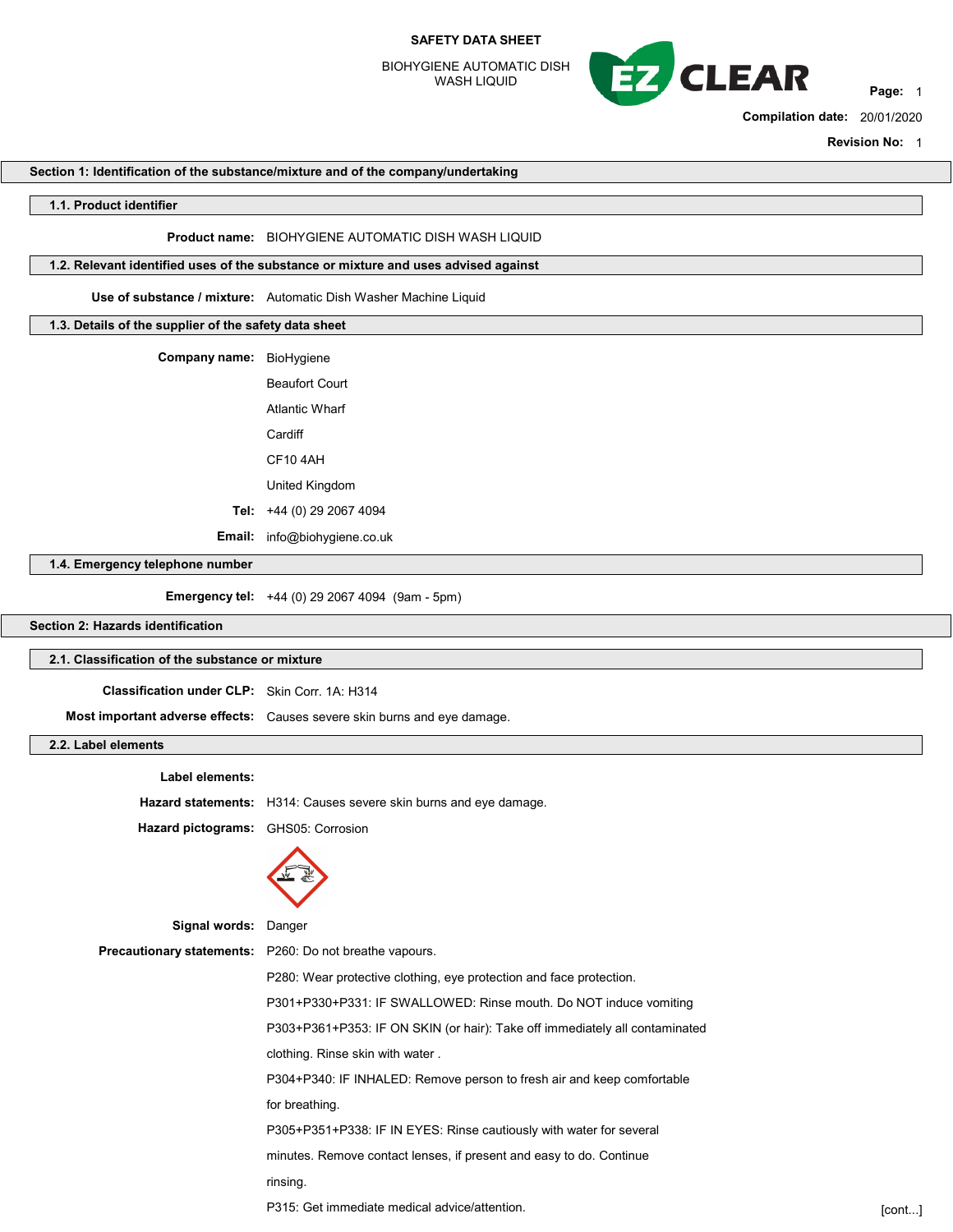BIOHYGIENE AUTOMATIC DISH WASH LIQUID



Page: 2

٦

## 2.3. Other hazards

PBT: This product is not identified as a PBT/vPvB substance.

## Section 3: Composition/information on ingredients

## 3.2. Mixtures

## Hazardous ingredients:

## SODIUM HYDROXIDE

| <b>EINECS</b>  | CAS       | PBT / WEL | <b>CLP Classification</b>                                   | Percent  |
|----------------|-----------|-----------|-------------------------------------------------------------|----------|
| 215-185-5      | 1310-73-2 | -         | Skin Corr. 1A: H314                                         | 5-15%    |
| ETIDRONIC ACID |           |           |                                                             |          |
| 220-552-8      | 2809-21-4 | -         | Met. Corr. 1: H290; Acute Tox. 4: H302; Eye<br>Dam. 1: H318 | $1 - 5%$ |

## Section 4: First aid measures

# 4.1. Description of first aid measures

|                                                                  | <b>Skin contact:</b> Remove all contaminated clothes and footwear immediately unless stuck to    |
|------------------------------------------------------------------|--------------------------------------------------------------------------------------------------|
|                                                                  | skin. Drench the affected skin with running water for 10 minutes or longer if                    |
|                                                                  | substance is still on skin. If irritation develops seek medical advice.                          |
| Eye contact:                                                     | Immediately flush eyes with plenty of water. Remove contact lenses, if                           |
|                                                                  | present and easy to do. Continue rinsing. If irritation develops get medical                     |
|                                                                  | attention.                                                                                       |
|                                                                  | <b>Ingestion:</b> Rinse mouth. Immediately drink 1 glass of water. Do NOT induce vomiting.       |
|                                                                  | Keep at rest. Immediately call a POISON CENTRE, doctor or physician.                             |
|                                                                  | <b>Inhalation:</b> Remove victim to fresh air and seek medical attention if symptoms occur.      |
| 4.2. Most important symptoms and effects, both acute and delayed |                                                                                                  |
|                                                                  | <b>Skin contact:</b> Blistering may occur. Progressive ulceration will occur if treatment is not |
|                                                                  | immediate.                                                                                       |
|                                                                  | <b>Eye contact:</b> Corneal burns may occur. May cause permanent damage.                         |
|                                                                  | <b>Ingestion:</b> Corrosive burns may appear around the lips. Ingestion will lead to a strong    |
|                                                                  | caustic effect on mouth and throat.                                                              |
|                                                                  | <b>Inhalation:</b> There may be shortness of breath with a burning sensation in the throat.      |
|                                                                  | Exposure may cause coughing or wheezing.                                                         |
|                                                                  | Delayed / immediate effects: Immediate effects can be expected after short-term exposure.        |
|                                                                  | 4.3. Indication of any immediate medical attention and special treatment needed                  |
|                                                                  |                                                                                                  |

Section 5: Fire-fighting measures

## 5.1. Extinguishing media

Extinguishing media: Suitable extinguishing media for the surrounding fire should be used. Use

water spray to cool containers.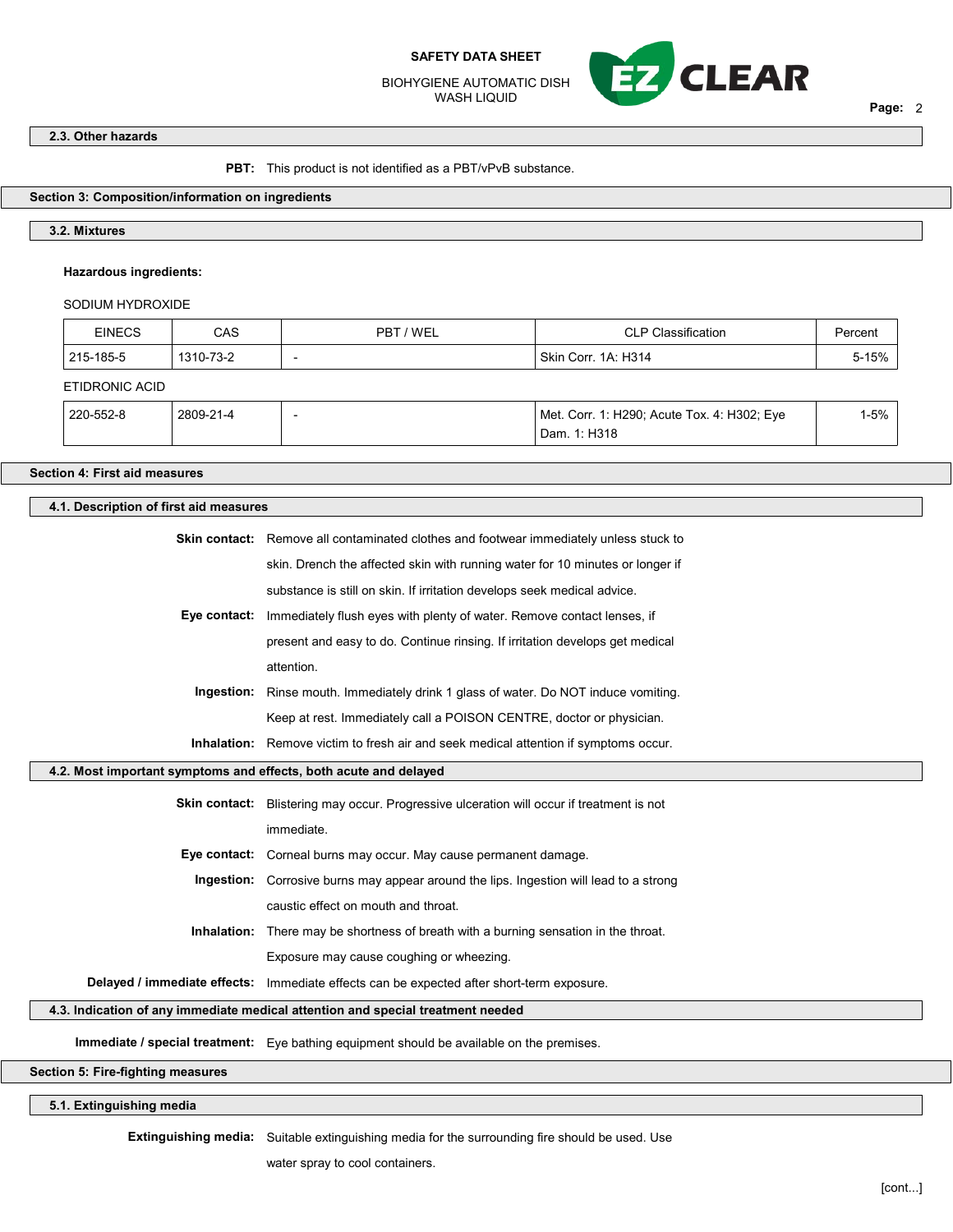BIOHYGIENE AUTOMATIC DISH WASH LIQUID



Page: 3

# 5.2. Special hazards arising from the substance or mixture

Exposure hazards: Corrosive. In combustion emits toxic fumes.

## 5.3. Advice for fire-fighters

Advice for fire-fighters: Wear self-contained breathing apparatus. Wear protective clothing to

prevent contact with skin and eyes.

#### Section 6: Accidental release measures

## 6.1. Personal precautions, protective equipment and emergency procedures

Personal precautions: Do not attempt to take action without suitable protective clothing - see

section 8 of SDS.

## 6.2. Environmental precautions

Environmental precautions: No special environmental concerns.

#### 6.3. Methods and material for containment and cleaning up

Clean-up procedures: Wash the spillage site with large amounts of water.

# 6.4. Reference to other sections

Reference to other sections: Refer to section 8 of SDS.

## Section 7: Handling and storage

## 7.1. Precautions for safe handling

Handling requirements: Avoid direct contact with the substance. Ensure there is sufficient

ventilation of the area. Avoid the formation or spread of mists in the air.

# 7.2. Conditions for safe storage, including any incompatibilities

Storage conditions: Store in a cool, well ventilated area. Keep container tightly closed.

7.3. Specific end use(s)

Specific end use(s): No data available.

## Section 8: Exposure controls/personal protection

8.1. Control parameters

#### Hazardous ingredients:

#### SODIUM HYDROXIDE

#### Workplace exposure limits:  $\blacksquare$

| State | <b>8 hour TWA</b> | 15 min. STEL     | 8 hour TWA | 15 min. STEL |
|-------|-------------------|------------------|------------|--------------|
| UK    |                   | $2 \text{ mg/m}$ |            |              |

DNEL/PNEC Values

DNEL / PNEC No data available.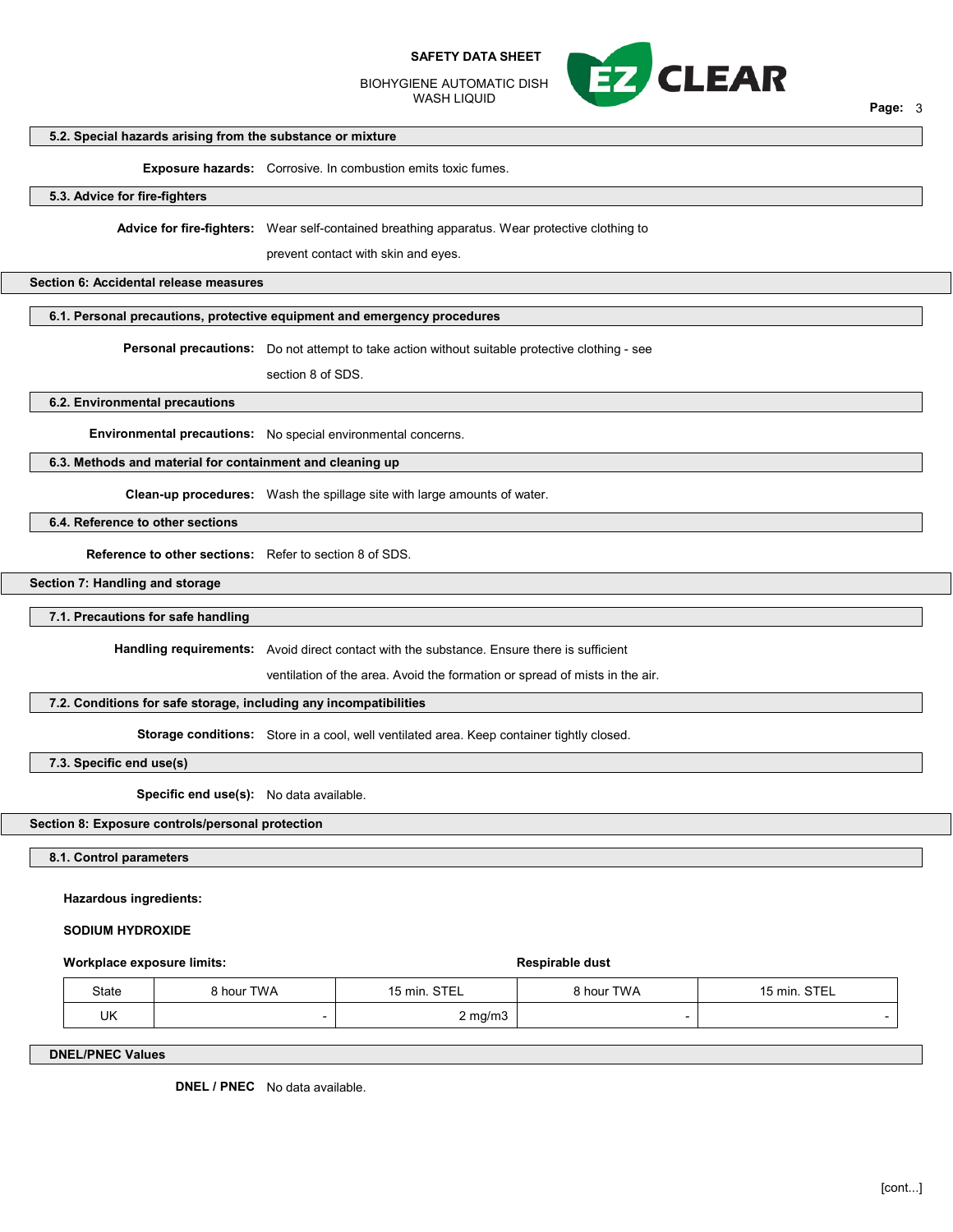BIOHYGIENE AUTOMATIC DISH WASH LIQUID



## 8.2. Exposure controls

Engineering measures: Ensure there is sufficient ventilation of the area. Respiratory protection: Respiratory protection not required. Use in a well ventilated area. Hand protection: Impermeable gloves. Eye protection: Tightly fitting safety goggles. Skin protection: Protective clothing.

Section 9: Physical and chemical properties

## 9.1. Information on basic physical and chemical properties

| <b>State:</b> Liquid                                    |                                          |                                                   |                                  |
|---------------------------------------------------------|------------------------------------------|---------------------------------------------------|----------------------------------|
|                                                         | <b>Colour:</b> Colourless                |                                                   |                                  |
|                                                         | <b>Odour: Odourless</b>                  |                                                   |                                  |
| <b>Evaporation rate:</b> No data available.             |                                          |                                                   |                                  |
|                                                         | <b>Oxidising:</b> No data available.     |                                                   |                                  |
| <b>Solubility in water:</b> Soluble                     |                                          |                                                   |                                  |
|                                                         | <b>Viscosity:</b> No data available.     |                                                   |                                  |
| Boiling point/range°C: No data available.               |                                          | <b>Melting point/range °C:</b> No data available. |                                  |
| <b>Flammability limits %: lower:</b> No data available. |                                          |                                                   | <b>upper:</b> No data available. |
|                                                         | <b>Flash point C:</b> No data available. | Part.coeff. n-octanol/water: No data available.   |                                  |
| Autoflammability°C: No data available.                  |                                          | Vapour pressure: No data available.               |                                  |
| Relative density: No data available.                    |                                          | <b>pH:</b> 12                                     |                                  |
|                                                         | <b>VOC g/l:</b> No data available.       |                                                   |                                  |

## 9.2. Other information

Other information: No data available.

Section 10: Stability and reactivity

10.1. Reactivity

Reactivity: Stable under recommended transport or storage conditions.

# 10.2. Chemical stability

Chemical stability: Stable under normal conditions.

10.3. Possibility of hazardous reactions

Hazardous reactions: Hazardous reactions will not occur under normal transport or storage

conditions. Decomposition may occur on exposure to conditions or materials

listed below.

10.4. Conditions to avoid

Conditions to avoid: Heat.

10.5. Incompatible materials

Materials to avoid: Strong oxidising agents. Strong acids.

Page: 4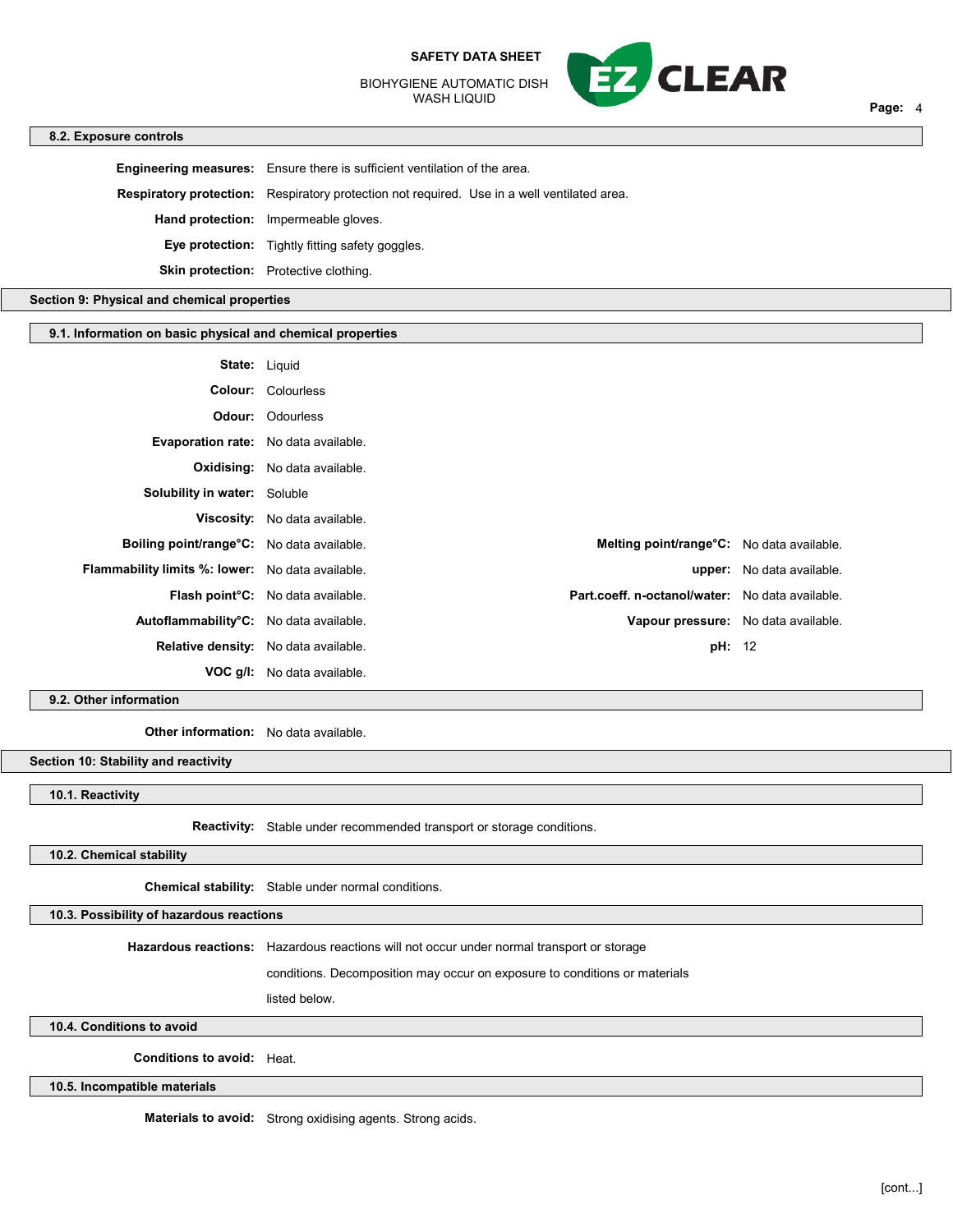BIOHYGIENE AUTOMATIC DISH WASH LIQUID



Page: 5

## 10.6. Hazardous decomposition products

Haz. decomp. products: In combustion emits toxic fumes.

## Section 11: Toxicological information

# 11.1. Information on toxicological effects

Hazardous ingredients:

#### SODIUM HYDROXIDE

| <b>IPR</b> | <b>MUS</b> | LD50<br>$\sim$ $\sim$ | 40  | ma/kc        |
|------------|------------|-----------------------|-----|--------------|
| ORL        | , RBT      | LDLC                  | 500 | ma/ko<br>. . |

## Relevant hazards for product:

| Hazard                        | Route      | Basis                              |
|-------------------------------|------------|------------------------------------|
| ∣ Skin corrosion/irritation_  | <b>DRM</b> | <sup>1</sup> Hazardous: calculated |
| Serious eye damage/irritation | OPT        | Hazardous: calculated              |

## Symptoms / routes of exposure

| <b>Skin contact:</b> Blistering may occur. Progressive ulceration will occur if treatment is not |  |
|--------------------------------------------------------------------------------------------------|--|
| immediate.                                                                                       |  |
| <b>Eye contact:</b> Corneal burns may occur. May cause permanent damage.                         |  |
| <b>Ingestion:</b> Corrosive burns may appear around the lips. Ingestion will lead to a strong    |  |
| caustic effect on mouth and throat.                                                              |  |
| <b>Inhalation:</b> There may be shortness of breath with a burning sensation in the throat.      |  |
| Exposure may cause coughing or wheezing.                                                         |  |
| Delayed / immediate effects: Immediate effects can be expected after short-term exposure.        |  |

Section 12: Ecological information

12.1. Toxicity

Ecotoxicity values: No data available.

12.2. Persistence and degradability

Persistence and degradability: Biodegradable.

12.3. Bioaccumulative potential

Bioaccumulative potential: No bioaccumulation potential.

12.4. Mobility in soil

Mobility: Readily absorbed into soil.

## 12.5. Results of PBT and vPvB assessment

PBT identification: This product is not identified as a PBT/vPvB substance.

12.6. Other adverse effects

Other adverse effects: Negligible ecotoxicity.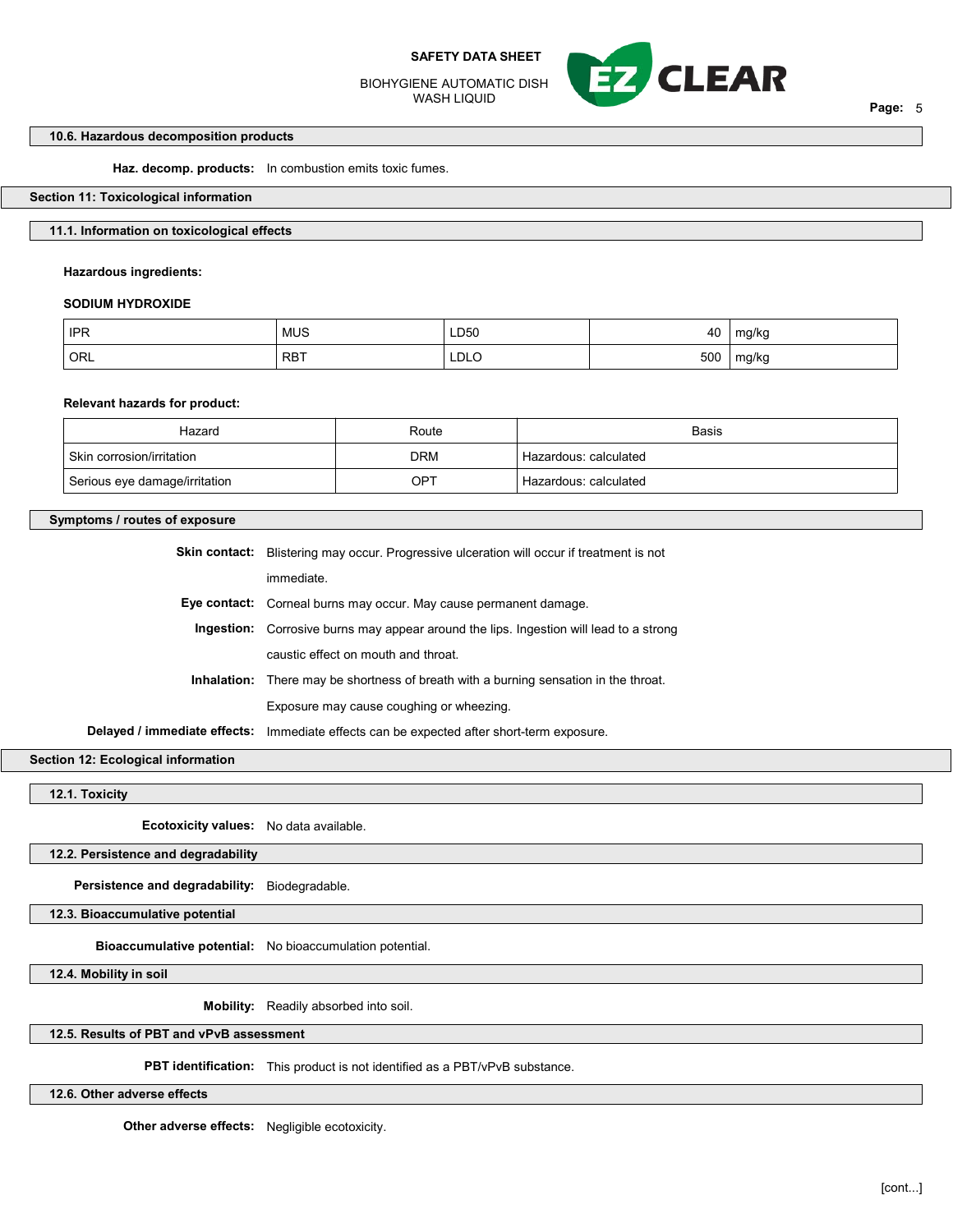BIOHYGIENE AUTOMATIC DISH WASH LIQUID



Page: 6

# Section 13: Disposal considerations

## 13.1. Waste treatment methods

Disposal operations: Transfer to a suitable container and arrange for collection by specialised

disposal company.

NB: The user's attention is drawn to the possible existence of regional or

national regulations regarding disposal.

Section 14: Transport information

14.1. UN number

UN number: UN1824

14.2. UN proper shipping name

Shipping name: SODIUM HYDROXIDE SOLUTION

14.3. Transport hazard class(es)

Transport class: 8

14.4. Packing group

Packing group: III

14.5. Environmental hazards

Environmentally hazardous: No Marine pollutant: No Marine pollutant: No

14.6. Special precautions for user

Special precautions: No special precautions.

Tunnel code: E

Transport category: 3

Section 15: Regulatory information

15.1. Safety, health and environmental regulations/legislation specific for the substance or mixture

Specific regulations: Not applicable.

15.2. Chemical Safety Assessment

Chemical safety assessment: A chemical safety assessment has not been carried out for the substance

or the mixture by the supplier.

Section 16: Other information

# Other information

| Other information: | according to Regulation (EC) No. 1907/2006 (REACH) with its amendment  |
|--------------------|------------------------------------------------------------------------|
|                    | Regulation (EU) 2015/830                                               |
|                    | * indicates text in the SDS which has changed since the last revision. |
|                    | Phrases used in s.2 and s.3: H290: May be corrosive to metals.         |
|                    | H302: Harmful if swallowed.                                            |
|                    | H314: Causes severe skin burns and eye damage.                         |
|                    | H318: Causes serious eye damage.                                       |